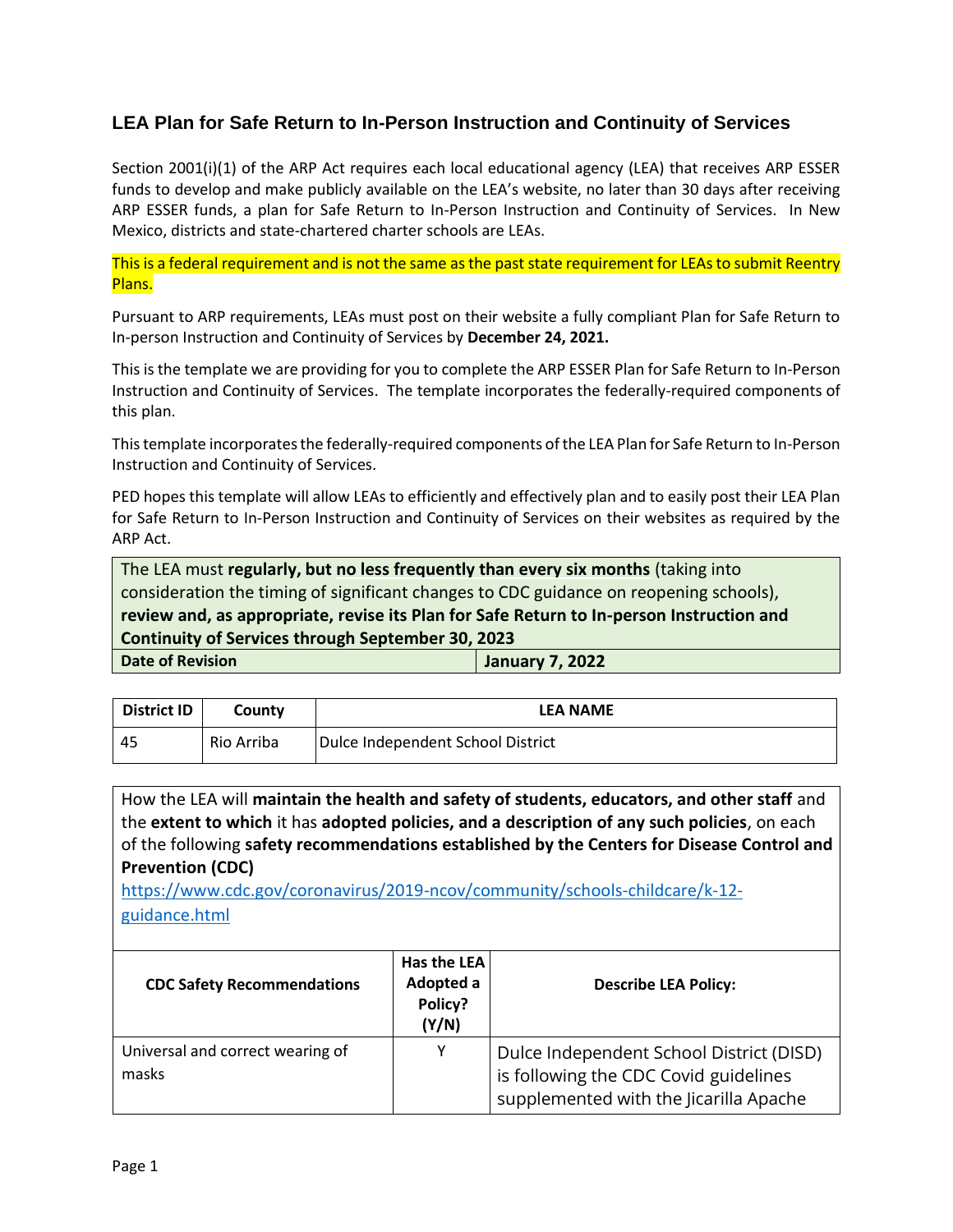|                                                                                            |   | Nations policies. DISD requires Masks<br>inside all school buildings, on school<br>transportation and school indoor events.<br>Masks are to be worn by all students (age<br>2 and older), staff, teachers, and visitors,<br>regardless of vaccination status.                                                                                                                                                                                                                                                                                                                                                                                                                                                                                                                                                      |
|--------------------------------------------------------------------------------------------|---|--------------------------------------------------------------------------------------------------------------------------------------------------------------------------------------------------------------------------------------------------------------------------------------------------------------------------------------------------------------------------------------------------------------------------------------------------------------------------------------------------------------------------------------------------------------------------------------------------------------------------------------------------------------------------------------------------------------------------------------------------------------------------------------------------------------------|
| Modifying facilities to allow for<br>physical distancing (e.g., use of<br>cohorts/podding) | Y | As recommended by CDC, DISD layers<br>multiple prevention strategies to fully re-<br>open our schools safely. Strategies we use<br>are small group classes, alternate<br>classrooms for disinfecting. screening<br>testing, universal indoor masking at all<br>times from all students, staff, and visitors<br>regardless of vaccination, strict policy on<br>hand sanitation and close monitoring of<br>vaccination data provided by the Jicarilla<br>Apache Homeland Security. Dulce High<br>School follows the CDC physical distancing<br>guidance for institutions of higher<br>education.<br>https://www.cdc.gov > community ><br>considerations<br>"Physical distancing is not necessary for<br>fully vaccinated students, teachers, and<br>staff on campus for IHEs where everyone<br>is fully vaccinated". |
| Handwashing and respiratory<br>etiquette                                                   | Υ | DISD reinforces proper handwashing and<br>provides hand sanitizer to older students<br>entering and leaving class. All students are<br>provided with supplies such as Kleenex,<br>and wipes encouraging students to use<br>proper respiratory etiquette. Sanitizing<br>hands upon entering the building, every<br>time they enter a different classroom,<br>before and after eating, and prior to<br>dismissal. Specifically, hand sanitizers will<br>be in each classroom, at entrances and<br>exits of schools, near lunchrooms and<br>bathrooms. Signage on the proper<br>handwashing techniques shall be posted<br>in all bathrooms and in the school. In<br>areas where handwashing cannot be                                                                                                                 |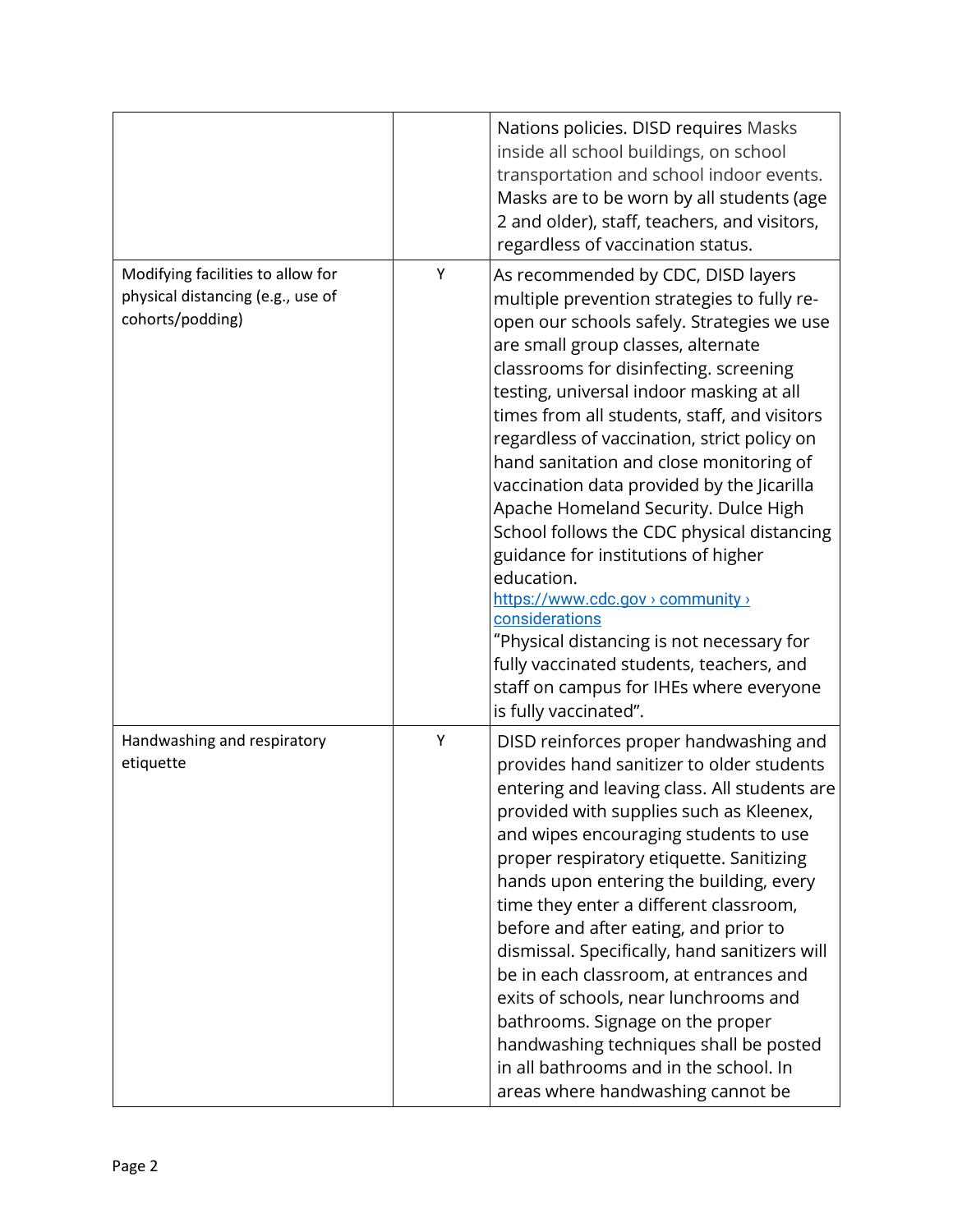|                                                                                                                                                             |   | accomplished, hand sanitizer containing<br>at least 60% ethyl alcohol shall be<br>provided by the district. Additional hand<br>sanitizing stations shall be installed<br>throughout schools. Handwashing breaks<br>will be scheduled as appropriate.                                                                                                                                                                                                                                                                                                                    |
|-------------------------------------------------------------------------------------------------------------------------------------------------------------|---|-------------------------------------------------------------------------------------------------------------------------------------------------------------------------------------------------------------------------------------------------------------------------------------------------------------------------------------------------------------------------------------------------------------------------------------------------------------------------------------------------------------------------------------------------------------------------|
| Cleaning and maintaining healthy<br>facilities, including improving<br>ventilation                                                                          | Υ | Custodians and teachers are required to sanitize<br>and clean all areas and surfaces of the entire<br>schools between classes daily. Filters for units<br>will be changed according to manufacturer<br>recommendations. Cleaning high touch points<br>such as doorknobs, bathrooms will be routinely<br>completed. Increased bathroom cleaning and<br>disinfecting on a continued basis.<br>Products used for cleaning meets the criteria for<br>use against SARS-CoV-2 (Covid 19) and EPA<br>standards.                                                                |
| Contact tracing in combination with<br>isolation and quarantine, in<br>collaboration with the State, local,<br>territorial, or Tribal health<br>departments | Υ | Dulce Schools, tribe and state entities work with<br>Indian Health Service on Covid cases, Indian<br>Health Services. (HIS) Director is the receiver of<br>the report and follows process of contact tracing,<br>isolation and quarantine status following the<br>NMDOH guidelines. Some cases are handled by<br>the tribe and others by the state, depending on<br>residency. Rapid tests are given as requested<br>and If positive test these test are followed up<br>through the medical staff at the clinic for<br>verification. Self-care pamphlets are available. |
| Diagnostic and screening testing                                                                                                                            | Υ | The Local Indian Health Service do diagnostic and<br>screening testing with referrals.<br>Exceptional Program and ancillary support<br>providers work with students with disabilities for<br>screenings, testing, and to provide diagnostic<br>needs.                                                                                                                                                                                                                                                                                                                   |
| Efforts to provide vaccinations to<br>school communities                                                                                                    | Y | Several Local vaccination clinics were provided<br>by DOH, Jicarilla Apache Nation with the help of<br>the National Guard. Vaccinations were offered<br>for both 1 <sup>st</sup> and 2 <sup>nd</sup> vaccinations, Booster shots<br>and 1 <sup>st</sup> and 2 <sup>nd</sup> shots for 5yr old's to 11yr old's.<br>All staff, students, community members were<br>encouraged to participate. In a small reservation                                                                                                                                                      |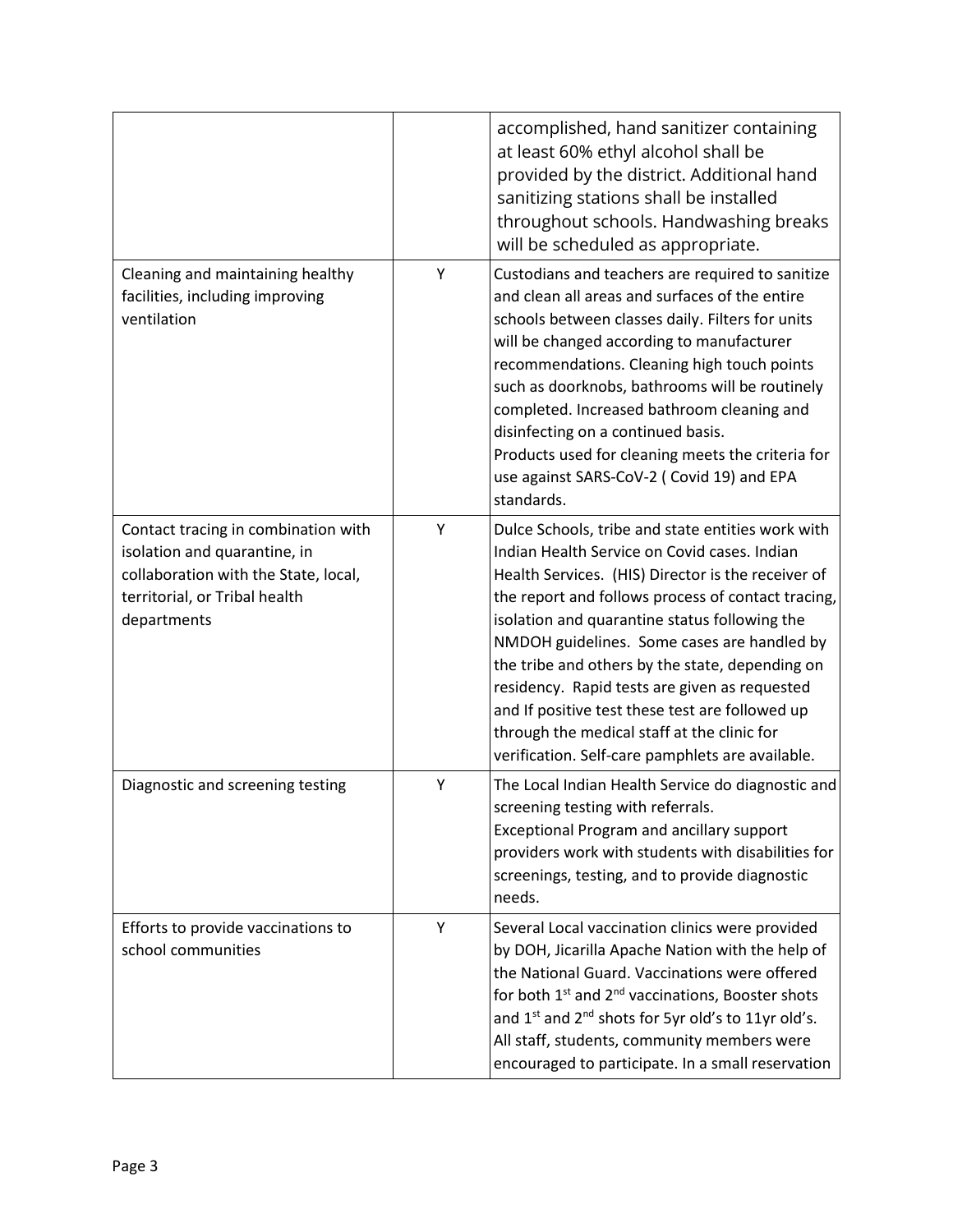|                                                                                                            |   | of approximately 4000 members close to 7000<br>vaccines have been administered.                                                                                                                      |
|------------------------------------------------------------------------------------------------------------|---|------------------------------------------------------------------------------------------------------------------------------------------------------------------------------------------------------|
| Appropriate accommodations for<br>children with disabilities with respect<br>to health and safety policies | Y | IEP's and meetings are ongoing for<br>students/parents to provide means of<br>appropriate accommodations for children with<br>disabilities and including the district health and<br>safety policies. |
| Coordination with State and local<br>health officials                                                      | ٧ | Dulce Schools, Tribal, and state entities are<br>working closely using Covid 19 protocols and<br>guideline for health, safety among students,<br>staff, and communities.                             |

How the LEA will ensure continuity of services, including but not limited to services to address students' academic needs and students' and staff social, emotional, mental health, and other needs, which may include student health and food services

### **How the LEA will Ensure Continuity of Services?**

 DISD is committed to providing continuity of instruction to students during the school year, whether via an in person, distance, or blended learning environment. The district has supplied students and staff with the resources to implement high-quality teaching and learning. Robust distance learning includes a combination of synchronous and asynchronous learning that is structured yet flexible to accommodate the diverse needs of students and families

**How will the LEA address Students':**

| Academic Needs? | All schools are reopened with modified schedules to support<br>student learning. The district does provide a learning<br>software program that supports those students who parents<br>request for the student to stay home. This is carried out<br>through an IEP or case by case determination. ESSER ARP<br>funds will be utilized to provide students with a full<br>continuum of services for the 2021-2022 school year. DISD<br>will employ additional staff members to specifically address<br>Students identified to be in need of academic support will be<br>provided with intervention resources and support. Students<br>will be provided with additional intervention instructional<br>resources to support their learning. Additionally, students<br>struggling in the area of Math will be provided with tutors<br>and Coaches who will provide specific math interventions<br>Through various assessment tools, the district will evaluate |
|-----------------|-----------------------------------------------------------------------------------------------------------------------------------------------------------------------------------------------------------------------------------------------------------------------------------------------------------------------------------------------------------------------------------------------------------------------------------------------------------------------------------------------------------------------------------------------------------------------------------------------------------------------------------------------------------------------------------------------------------------------------------------------------------------------------------------------------------------------------------------------------------------------------------------------------------------------------------------------------------|
|                 | student learning loss and provide remediation through in<br>class support services and extended day programs                                                                                                                                                                                                                                                                                                                                                                                                                                                                                                                                                                                                                                                                                                                                                                                                                                              |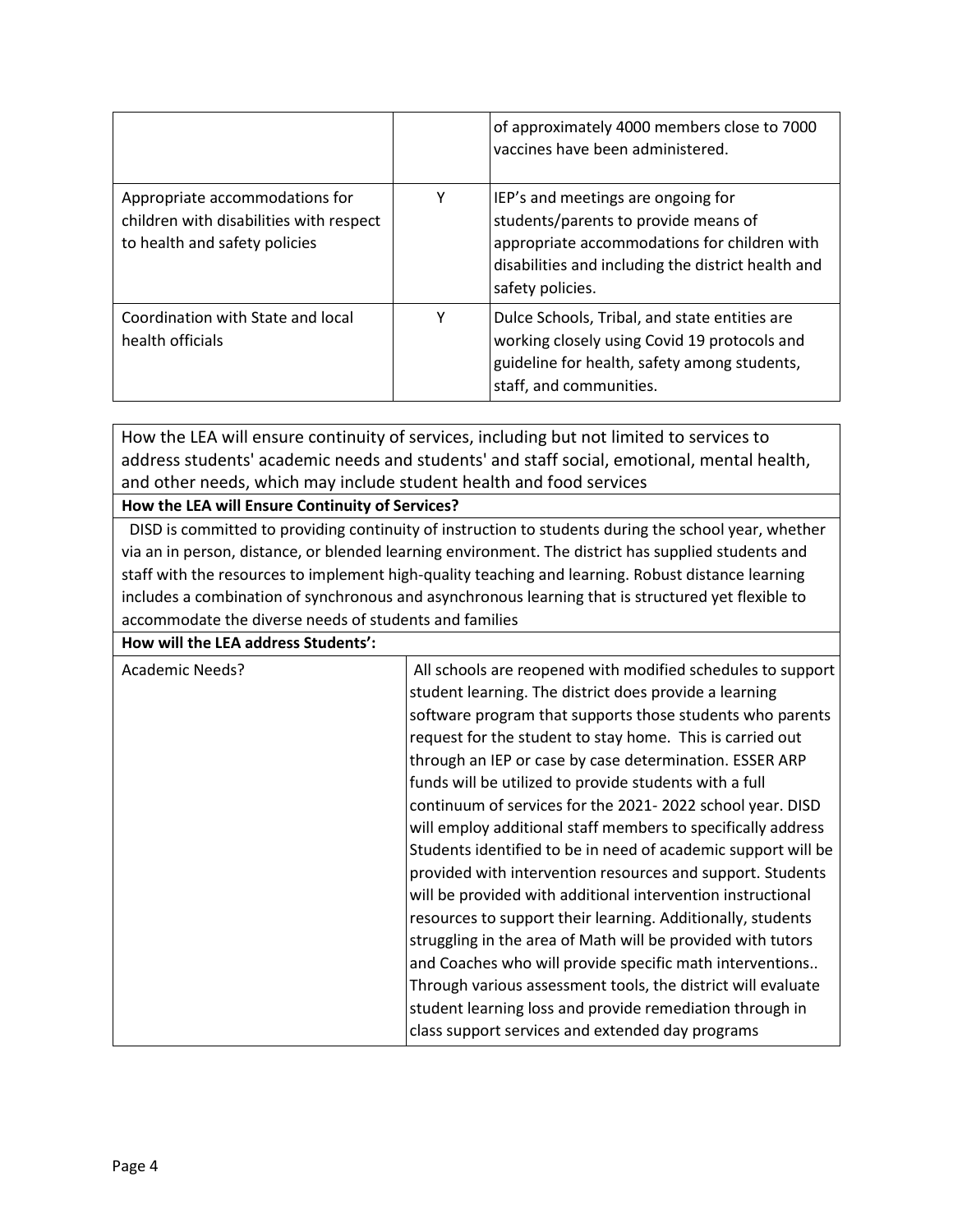| Social, Emotional and Mental Health<br>Needs?                        | Wellness social emotional classes are taught throughout the<br>district. Staff training have been provided to ensure staff are<br>prepared to support students. ESSER ARP funds will be<br>utilized to provide students with a full continuum of services<br>for the 2021-2022 school year. DISD will employ additional<br>staff members to specifically address the needs of students<br>in the areas of social and emotional learning, mental health,<br>cleaning and disinfecting. Through various assessment tools,<br>the district will evaluate student learning loss and provide<br>remediation through in class support services and extended<br>day programs |
|----------------------------------------------------------------------|-----------------------------------------------------------------------------------------------------------------------------------------------------------------------------------------------------------------------------------------------------------------------------------------------------------------------------------------------------------------------------------------------------------------------------------------------------------------------------------------------------------------------------------------------------------------------------------------------------------------------------------------------------------------------|
| Other Needs (which may include student<br>health and food services)? | DISD provides a safe and supportive environment by using a<br>comprehensive prevention strategy for in person learning<br>including Student meals. The meals are provided in individual<br>enclosed containers. Reduced group sizes for all meals.                                                                                                                                                                                                                                                                                                                                                                                                                    |
| How will the LEA address Staff:                                      |                                                                                                                                                                                                                                                                                                                                                                                                                                                                                                                                                                                                                                                                       |
| Social, Emotional and Mental Health<br>Needs?                        | Staff have been provided wellness training to assist in<br>supporting their social emotional needs. They are provided<br>with opportunity to meet with wellness workers. Staff<br>members were trained in wellness activities and now<br>provides services for weekly health activities                                                                                                                                                                                                                                                                                                                                                                               |
| Other Needs?                                                         | Teachers are provided time in PLC to meet and talk with one<br>another to have the opportunity to reflect.                                                                                                                                                                                                                                                                                                                                                                                                                                                                                                                                                            |

| <b>Public Input</b>                                                                                                                                                                                                                                                                                                                                  |                                                                                                                                                                                                                                                                                                                                                                                                                                                                                                                                                                                                               |  |  |
|------------------------------------------------------------------------------------------------------------------------------------------------------------------------------------------------------------------------------------------------------------------------------------------------------------------------------------------------------|---------------------------------------------------------------------------------------------------------------------------------------------------------------------------------------------------------------------------------------------------------------------------------------------------------------------------------------------------------------------------------------------------------------------------------------------------------------------------------------------------------------------------------------------------------------------------------------------------------------|--|--|
| Describe the process used to seek<br>public input, and how that input was<br>taken into account in the revision of the<br>plan.                                                                                                                                                                                                                      | Surveys sent to parents for input on return to school<br>selection (in-person, virtual, or hybrid).<br>At present, majority of Dulce Middle and High School<br>students are in-person with a few on virtual.<br>The Elementary chose to use the hybrid model.                                                                                                                                                                                                                                                                                                                                                 |  |  |
| <b>Understandable and Uniform Format</b>                                                                                                                                                                                                                                                                                                             |                                                                                                                                                                                                                                                                                                                                                                                                                                                                                                                                                                                                               |  |  |
| Describe the process by which the LEA<br>will, to the extent practicable, present<br>the plan written in a language that<br>parents can understand. Or, if it is not<br>practicable to provide written<br>translations to a parent with limited<br>English proficiency, describe the<br>process for orally translating the plan<br>for such parents. | Graphs and charts are used to help visualize the<br>comprehensive plan. Parent meetings are used to present<br>the plan where question and answers session are provided.<br>Ongoing messaging on our school messaging system to<br>provide reminders of our plan and where to find updates to<br>the plan on our school website. The Plan is presented to the<br>Jicarilla Apache Council where it is discussed and passed on<br>to community members. The plan is presented in easy<br>format flyers. The plan was introduced during the Jicarilla<br>Apache presentation to the community. The plan will be |  |  |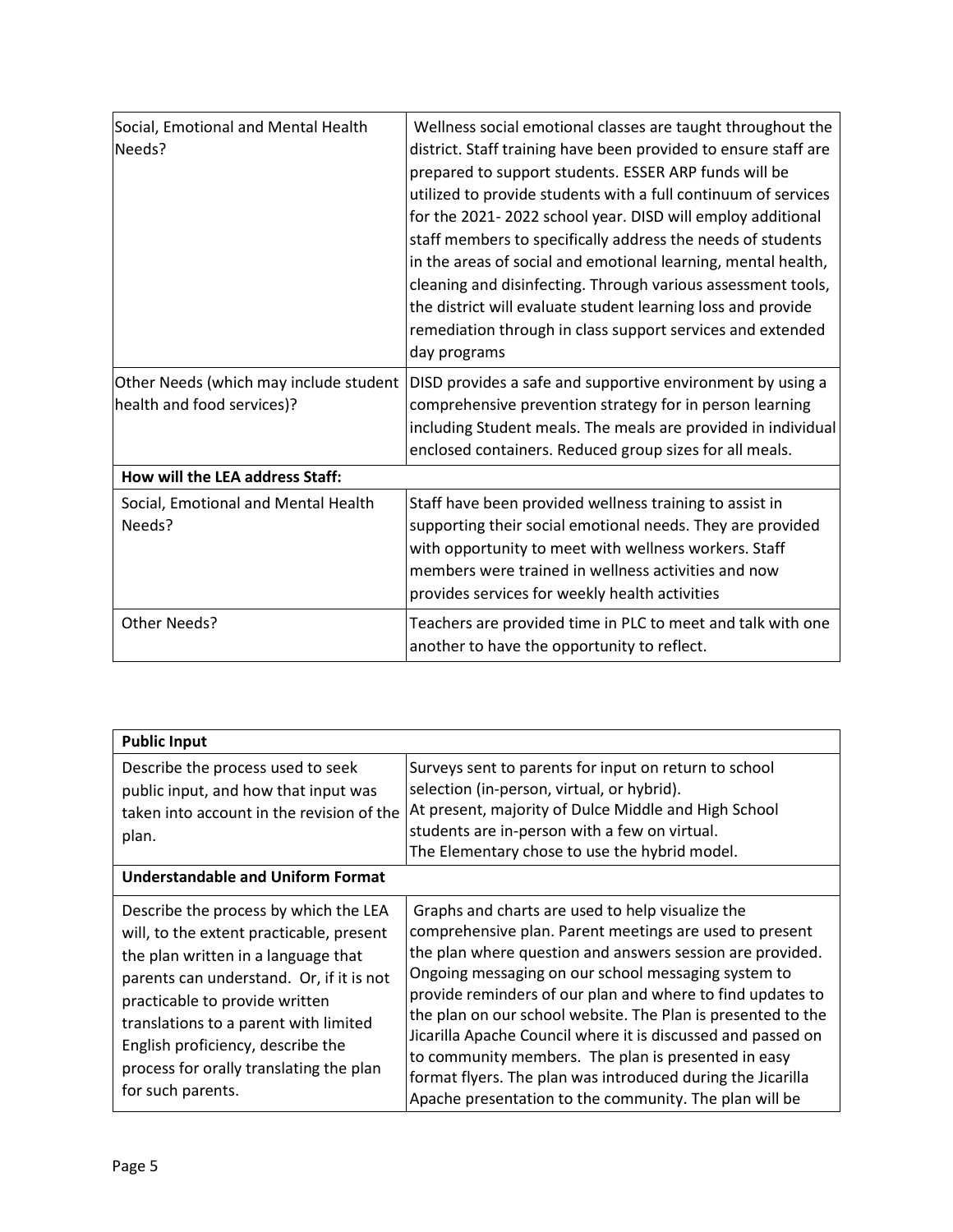|                                                                                                                                                                                                             | provided in an alternative format for any parent/guardian<br>who has a disability defined by ADA. This includes providing<br>text alternatives, time-based media, adaptable layout,<br>keyboard accessibility, readable and navigable components<br>to our school website                                                                                                                                                                                                                                                                                                                                                                                                                             |
|-------------------------------------------------------------------------------------------------------------------------------------------------------------------------------------------------------------|-------------------------------------------------------------------------------------------------------------------------------------------------------------------------------------------------------------------------------------------------------------------------------------------------------------------------------------------------------------------------------------------------------------------------------------------------------------------------------------------------------------------------------------------------------------------------------------------------------------------------------------------------------------------------------------------------------|
| Describe the process by which a parent<br>who is an individual with a disability as<br>defined by the ADA, will be provided a<br>version of the plan in an alternative<br>format accessible to that parent. | Graphs and charts are used to help visualize the<br>comprehensive plan. Parent meetings are used to present<br>the plan where question and answers session are provided.<br>Ongoing messaging on our school messaging system to<br>provide reminders of our plan and where to find updates to<br>the plan on our school website. The Plan is presented to the<br>Jicarilla Apache Council where it is discussed and passed on<br>to community members. The plan is presented in easy<br>format flyers. The plan was introduced during the Jicarilla<br>Apache presentation to the community. Jicarilla Apache<br>Language personnel provide interpretations to Jicarilla<br>Apache language speakers. |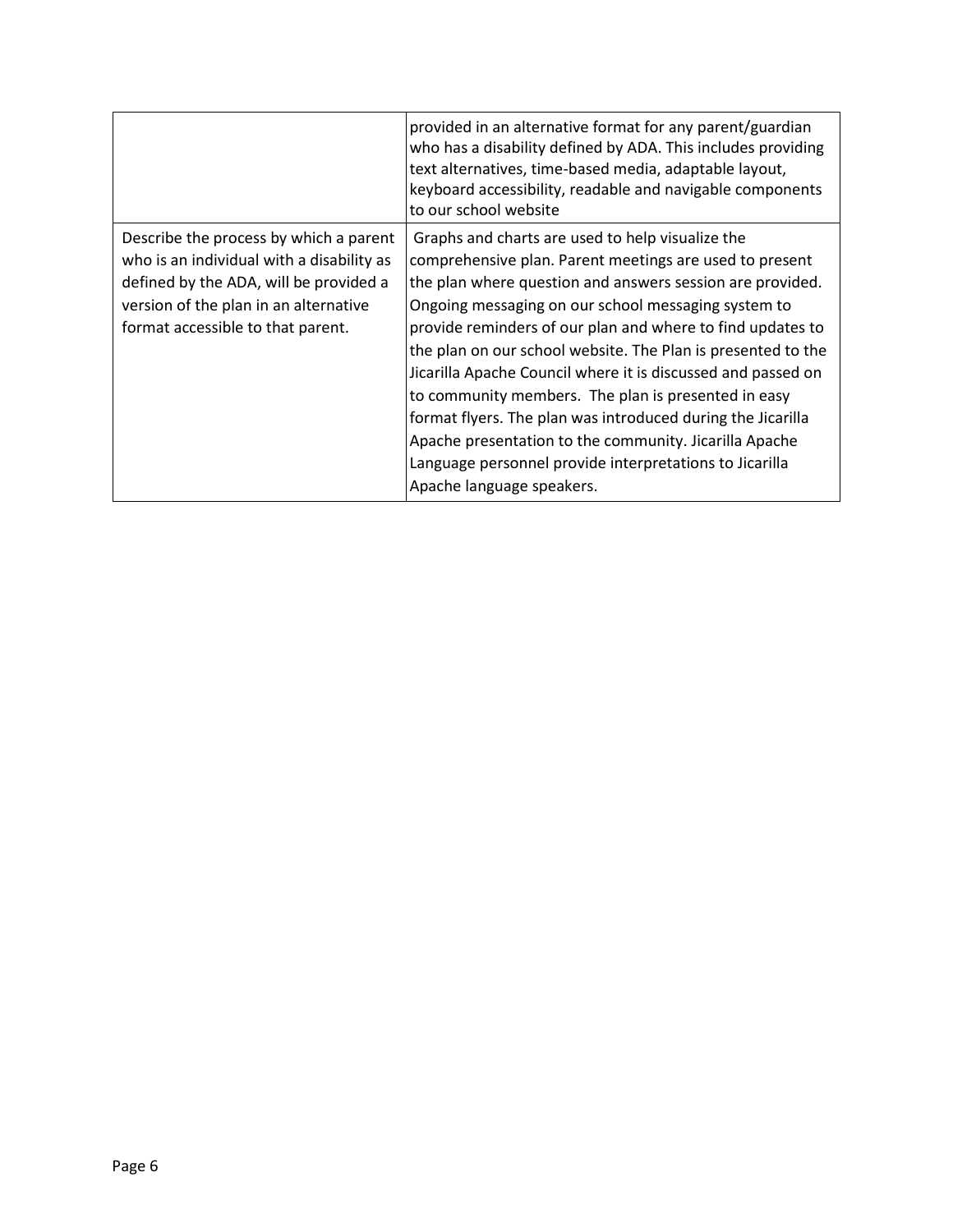# **[U.S. Department of Education Interim Final Rule \(IFR\)](https://www.govinfo.gov/content/pkg/FR-2021-04-22/pdf/2021-08359.pdf)**

# **LEA Plan for Safe Return to In-Person Instruction and Continuity of Services**

**An LEA must describe in its plan under section 2001(i)(1) of the ARP Act for the safe return to in-person instruction and continuity of services –**

- 1. How it will maintain the health and safety of students, educators, and other staff and the extent to which it has adopted policies, and a description of any such policies, on each of the following safety recommendations established by the CDC:
	- (A) Universal and correct wearing of masks.
	- (B) Modifying facilities to allow for physical distancing (e.g., use of cohorts/podding).
	- (C) Handwashing and respiratory etiquette.
	- (D) Cleaning and maintaining healthy facilities, including improving ventilation.
	- (E) Contact tracing in combination with isolation and quarantine, in collaboration with the State, local, territorial, or Tribal health departments.
	- (F) Diagnostic and screening testing.
	- (G) Efforts to provide vaccinations to school communities.
	- (H) Appropriate accommodations for children with disabilities with respect to health and safety policies.
	- (I) Coordination with State and local health officials.
- 2. How it will ensure continuity of services, including but not limited to services to address students' academic needs and students' and staff social, emotional, mental health, and other needs, which may include student health and food services.
- 3. During the period of the ARP ESSER award established in section 2001(a) of the ARP Act, an LEA must
	- a. regularly, but no less frequently than every six months (taking into consideration the timing of significant changes to CDC guidance on reopening schools), review and, as appropriate, revise its plan for the safe return to in- person instruction and continuity of services.
	- b. In determining whether revisions are necessary, and in making any revisions, the LEA must seek public input and take such input into account.
	- c. If at the time the LEA revises its plan the CDC has updated its guidance on reopening schools, the revised plan must address the extent to which the LEA has adopted policies, and describe any such policies, for each of the updated safety recommendations.
- 4. If an LEA developed a plan prior to enactment of the ARP Act that meets the statutory requirements of section  $2001(i)(1)$  and (2) of the ARP Act but does not address all the requirements in paragraph (a), the LEA must, pursuant to paragraph (b), revise and post its plan no later than six months after receiving its ARP ESSER funds to meet the requirements in paragraph (a).
- 5. An LEA's plan under section 2001(i)(1) of the ARP Act for the safe return to in-person instruction and continuity of services must be
	- a. In an understandable and uniform format;